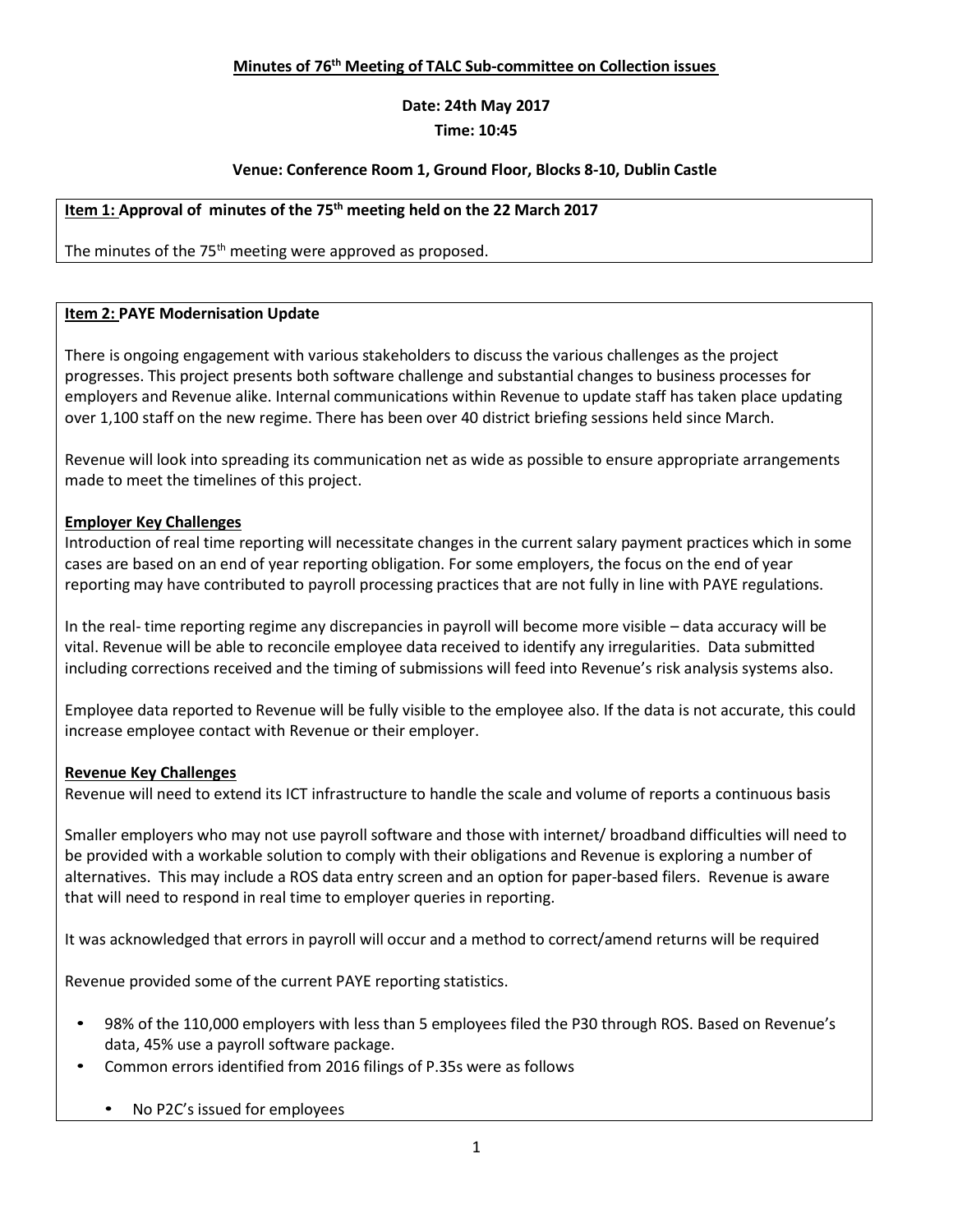- No PPSN provided on the 35L
- Updated P2C's not being applied after bulk issue
- Illness benefits not being taxed.

As part of the overall process, Revenue are undertaking a data alignment project. Revenue will be sending a letter to employers/agents through their ROS inbox regarding same.

It was noted that when an agent receives an email from Revenue it is not clear which client it relates to and it may be overlooked, unless the agent specifically accesses that client's inbox. A letter sent out to the agent may receive a better response rate.

## **Item 3: Work Plan items for 2017**

### **My Enquiries**

There will be some improvements in functionality from June 2017, following on from the discussions at TALC. These will include a subject line to show the client's tax numbers and an automatic reply on receipt of queries. Guidance notes on using MyEnquiries will also be updated to reflect the changes.

Practitioners again raised practitioners' feedback on the lengthy timeframe to receive a response in many cases. Revenue suggested that queries could be raised with the exceptional contact for the District if a response was not received with the standard Customer Service timeframe.

Practitioners noted that they were collating feedback form members on MyEnquiries to identify any patterns or common issues giving rise to delays and will provide same to Revenue when completed.

### **ROS**

Revenue raised the importance of submitted offset requests at the time the return is filed, as refunds are issued promptly. The relevant offset box on the return form must be completed before the return is filed. Practitioners agreed to remind their members of this facility.

The overall changes to improve ROS and the website received positive feedback. If practitioners identify common difficulties these can be raised with Revenue and Revenue will endeavor to resolve these issues.

Improvement had been made to the search facility and the new website will be launched in June. If practitioners experience difficulty with locating information on the website then this can be brought to Revenue's attention.

The committee discussed the extensive functionality of ROS and the challenges for practitioners in keeping up to date with all developments. Practitioners proposed the idea of local training days by Revenue to assist ROS users, on the basis that this would improve the uptake of the vast range of ROS services. Revenue do not have the resources to commit to holding training days. Revenue pointed to the range of videos, helpsheets etc on using ROS that are available on the Revenue website and the ROS updates communicated by eBrief and in written communications. If there are particular aspects of the ROS services where practitioners need specific guidance that is not currently available, Revenue will consider requests to prepare a helpsheet, or video etc on those specific topics.

#### **Tax Clearance**

The tax clearance service is working as expected.

- 80% of applications are confirmed cleared on the day clearance is sought
- 20% of applications need to be reviewed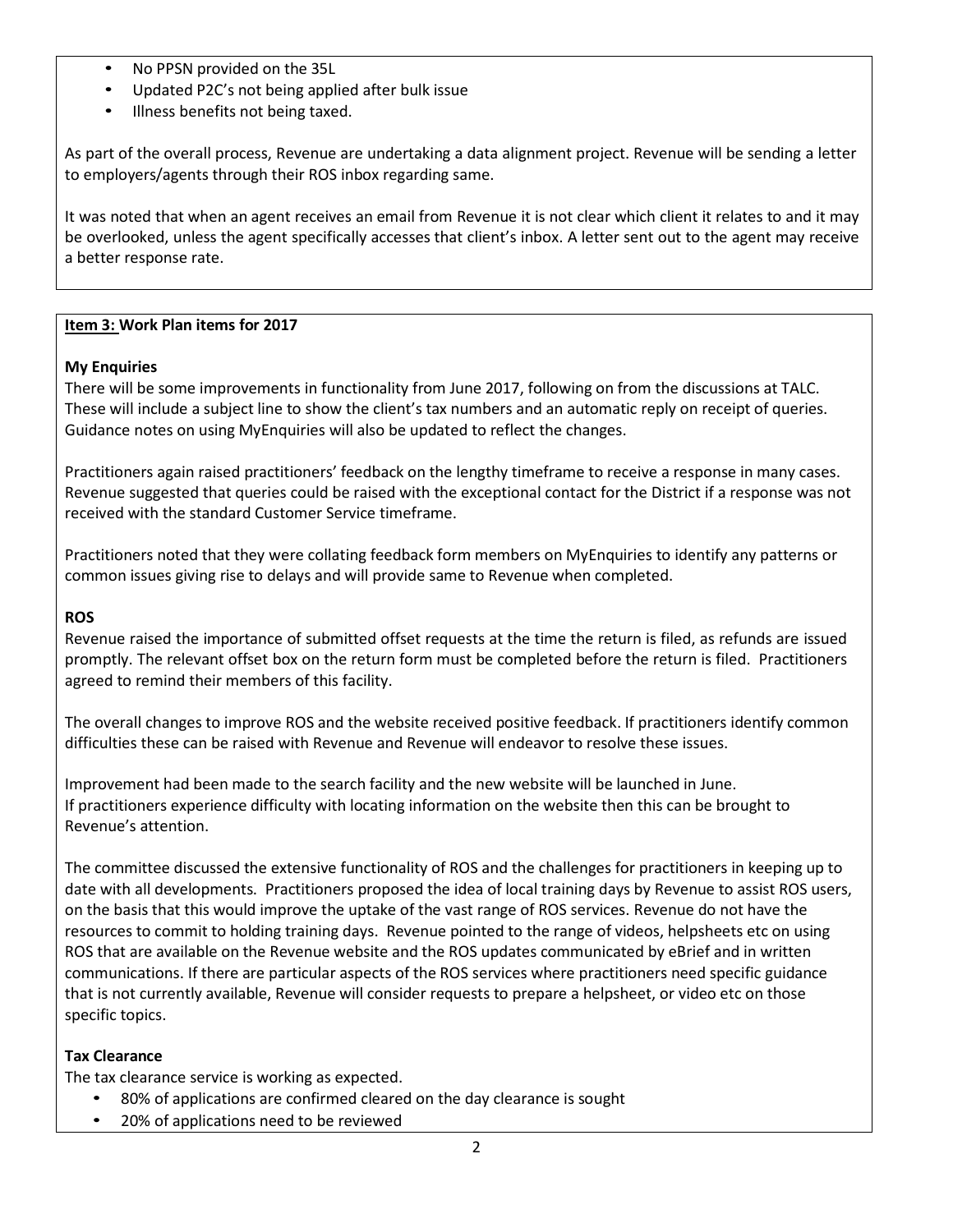### **Item 4 : CCAB-I Issues**

## **Clarification of Level of approval that is required within Revenue for different amounts of refunds, as some delays in processing same.**

The level of approval can depend on the risk, the sector and other parameters. Larger refunds may be subject to additional checks before being processed.

### CAT Payment issues for practitioners – Clarification on ability to pay by RDI, could it be fixed sooner rather than **later?**

While a practitioner can file a CAT return on ROS and view the CAT tax head in the list of taxes for a client on ROS they cannot set up an RDI to pay the tax. This means that it is difficult to ensure the client has paid the tax or the client payment has been correctly allocated. Practitioners have raised this matter with Revenue over a number of years and would welcome a resolution of this matter in advance of the upcoming CAT pay and file deadline.

## **My Enquiries response time and possibility of allocating specific resources to deal with refunds as it appears that there is a delay in this space**

This matter was covered earlier in the agenda.

### **My Enquiries – possibility of an agent only phone line?**

Revenue is currently reviewing the business taxes 1890 number and will update on their conclusions on its performance. There are no plans for an agent- dedicated phone line for the foreseeable future. The exceptional contacts can be used in situations where practitioners are experiencing difficulty contacting Revenue.

#### **Item 5: ITI Matters**

#### **RCT Rate review:**

### Some subcontractors wish to remain at the 20% withholding rate (Rather than move to a 0% withholding) Is there a **procedure in place to request this option?**

This option will be available from June. Guidance will be issued once this is available – the taxpayer/agent should contact the District to request that the 20% rate is applied.

## **Does an outstanding VAT RTD impact on the withholding rate determined by an RCT rate review, given the VAT RTD is a statistical return?**

An outstanding RTD can affect the rate applied as Revenue's system takes account of all outstanding returns when determining the rate to apply. A number of returns must be outstanding to increase the RCT rate from 0% to 20%. An outstanding RTD will also affect tax clearance. Revenue noted that RTD forms were redesigned in 2014 to make the RTD simpler to complete.

#### **Income Tax**

### On the ROS Form 11 you can adjust income Tax for the prior years, but the CGT section is blanked out and cannot **be amended – is this intentional?**

Revenue would like to introduce this amendment. They are investigating the scale of the amendments with the Districts.

**It would be useful if the wording on the self-assessment letters received post filing could indicate when an RDI has been set up for e.g. 14 November, so it doesn't appear from the assessment that tax is outstanding** This would require an amendment to the IT system, that is not currently scheduled.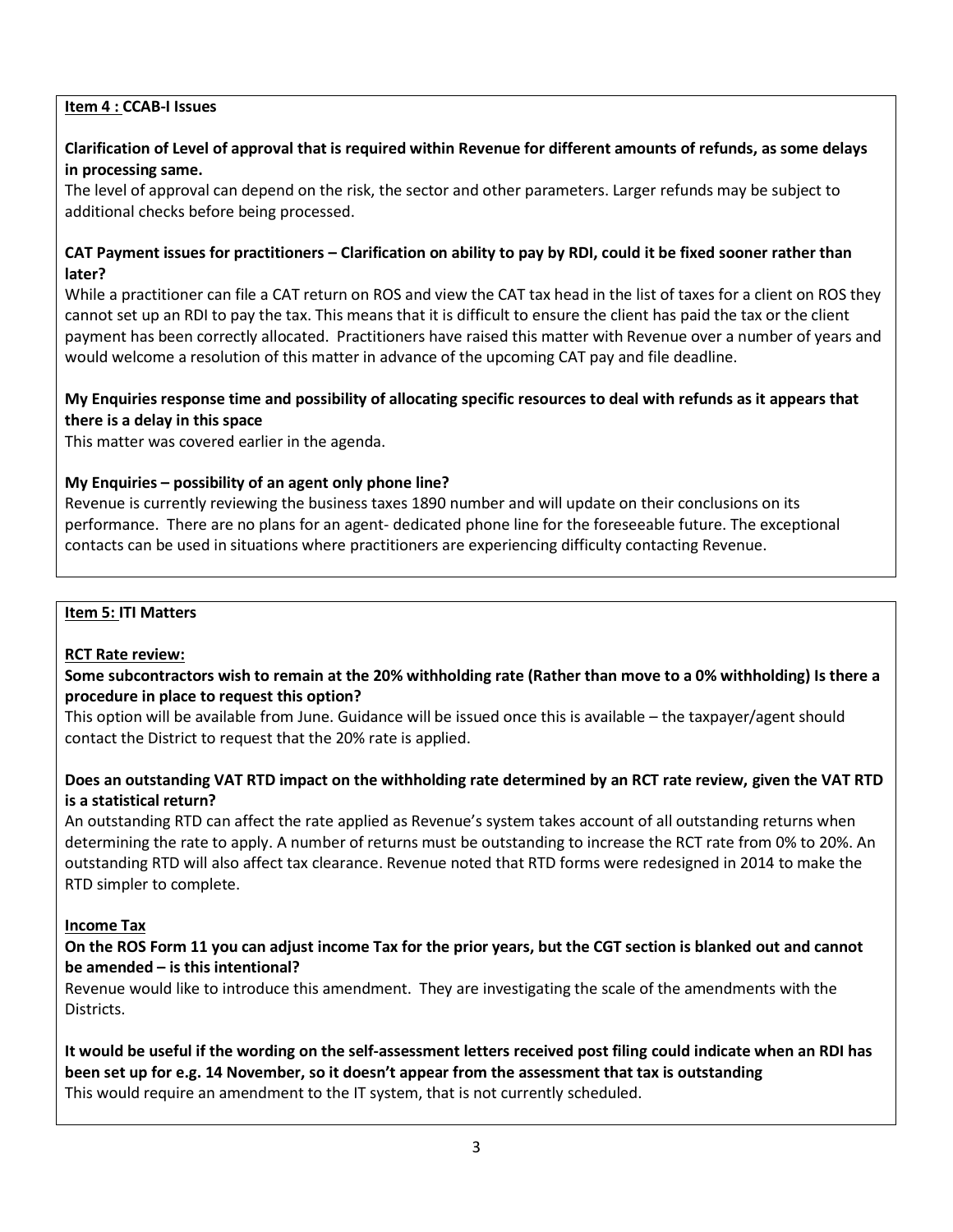**VAT**

The agent cannot see the make-up of the returns (T1/T2) when clients file the return, they can only see the overall **net figure. Access to breakdown would be useful in preparing annual accounts and reconciliations**

Revenue plans to provide agents with as much information as possible and this enhancement is on the list of planned developments. However, no timeline has been set for this development due to other development priorities.

## **Item 6: Law Society**

## **Tax Registration – authorised entities – letter of authorisation**

Revenue requires a letter of authorization from the Central Bank to register particular entities for tax, but this letter cannot be provided without a bank account and to set up a bank account you need a tax registration number. Revenue will examine this issue.

### **Irish PPS numbers for Non-Residents**

### **The application for CAT numbers for non-residents is quite cumbersome. Can Revenue consider measures to alleviate the administrative burden in these cases?**

Revenue is examining CAT administration issues generally and will be engaging with the relevant bodies to gather their feedback.

### **Item 7: AOB**

Two queries had been transmitted to TALC Collections from Direct/ Capital Taxes sub-committee

- Section 84 CATCA exempts from CAT gifts or inheritances taken exclusively for the purpose of discharging the "Qualifying" expenses of an individual who is permanently incapacitated by reason of physical or mental infirmity. Where on ROS can you indicate that Section 84 CATCA is claimed in respect of medical or other expenses? It was clarified that in the ROS IT38, you find a box for s. 84 as follows: you go to the Disponer, Particulars of Property, Edit Property (or Add Property), then hit next, one of the exemption options will be s. 84 relief.
- When taxpayers file 2016 returns in respect of disposals which qualified for relief under section 626B, ROS will only allow a maximum figure of €9,999,999.99 to be included in the Form CT1 (not possible to record amount of €10m or above) Practitioners have dealt with this in 2 ways to date:
- 1) Include €1 in the box and include a note on ROS submission explaining the issue and setting out the actual amount of the gain
	- Or
- 2) Include €9,999,999.99 in the box and include a note in the ROS submission explaining the issue and setting out the actual amount of the gain.

Could Revenue confirm that either / both of the approaches above are appropriate.

Revenue clarified that option 2 would be preferred by Revenue i.e. include €9,999, 999.99 in the relevant field with an explanation on the ROS return outlining the full gain. Revenue plan to resolve this matter in March 2018.

# **Penalty Notices**

Practitioners raised instances of penalty notices for €4,000 issuing to taxpayers where annual VAT returns have not been filed. Practitioners considered that penalty mitigation should be available for genuine cases of non-filing or late filing by taxpayers with strong compliance records.

Revenue considered that a taxpayer should be aware of the filing requirement and should have received two reminders from Revenue in advance of the issue of the penalty notice. Revenue can stay or compound a penalty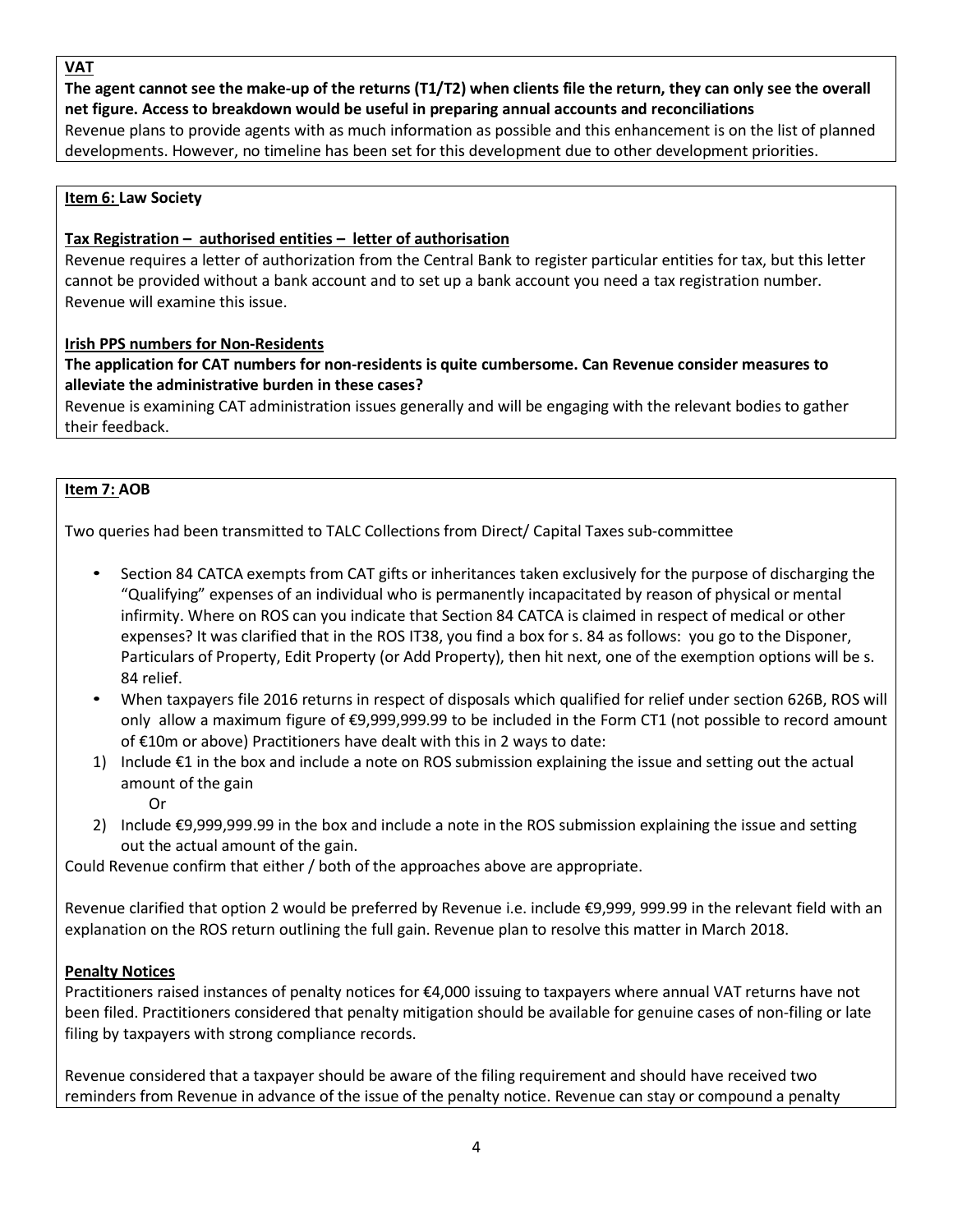under their care and management of the tax system. In individual cases, taxpayers should contact Revenue to outline the reasons for the omission of the filing.

The practitioner noted that written reminders had not issued in this case and Revenue are to check their records on this point.

## **ROS Form 11**

A new release of the ROS Form 11 will be issued on Monday 19<sup>th</sup> June. The paper Form 11 returns will be available in the 3<sup>rd</sup> week of June.

New ROS login procedures also commence in June. This will be a new process and allow user "self -service" access to renew passwords, which will involve selection of a number of security questions.

Revenue reminded that ROS Cert issued from August 2016 onwards will need to be renewed by December 2017. A number of reminders will be issued to ROS administrators on this issue in advance of the renewal deadline.

In line with changes being made for PAYE modernization there will be a number change/alignment taking place for any remaining numbers for spouses with a "W" at the end

The next meeting will take place on 4 December 2017.

| <b>Action Points</b>                                                        | <b>Responsible</b>     | <b>Timescale</b>   |
|-----------------------------------------------------------------------------|------------------------|--------------------|
| Practitioners to provide member feedback on common issues/patterns in       | <b>ITI</b>             | In advance of next |
| delayed response when using myEnquiries                                     |                        | meeting            |
| Practitioners to highlight refund offset facility to members                | Practitioner<br>bodies | Immediately        |
| Practitioners to identify specific aspects of ROS services where additional | Practitioner           | Second half 2017   |
| guidance may be needed                                                      | bodies                 |                    |
| Revenue to review scope to resolve CAT payment issues for agents in         | Revenue                | Immediately        |
| relation to upcoming CAT Pay and File deadline                              |                        |                    |
| Revenue to examine potential time scale for ROS development to allow        | Revenue                | In advance of next |
| amendment of prior year CGT information                                     |                        | meeting            |
| Revenue to review specific case to establish whether reminder notices       | Revenue                | Immediately        |
| were issued                                                                 |                        |                    |
| Revenue to examine current difficulty in obtaining a "letter of             | Revenue/Law            | Immediately        |
| authorization" in the absence of a tax registration number                  | Society                |                    |
| Practitioners to highlight requirement to renew ROS Certificates by         | Practitioner           | Immediately        |
| December                                                                    | bodies                 |                    |

## **Attendees at the meeting of 24 May 2017**

Ms Sandra Clarke (Chair) (ITI) Ms Lauren Armstrong (Secretary) Ms Mary Healy (ITI)